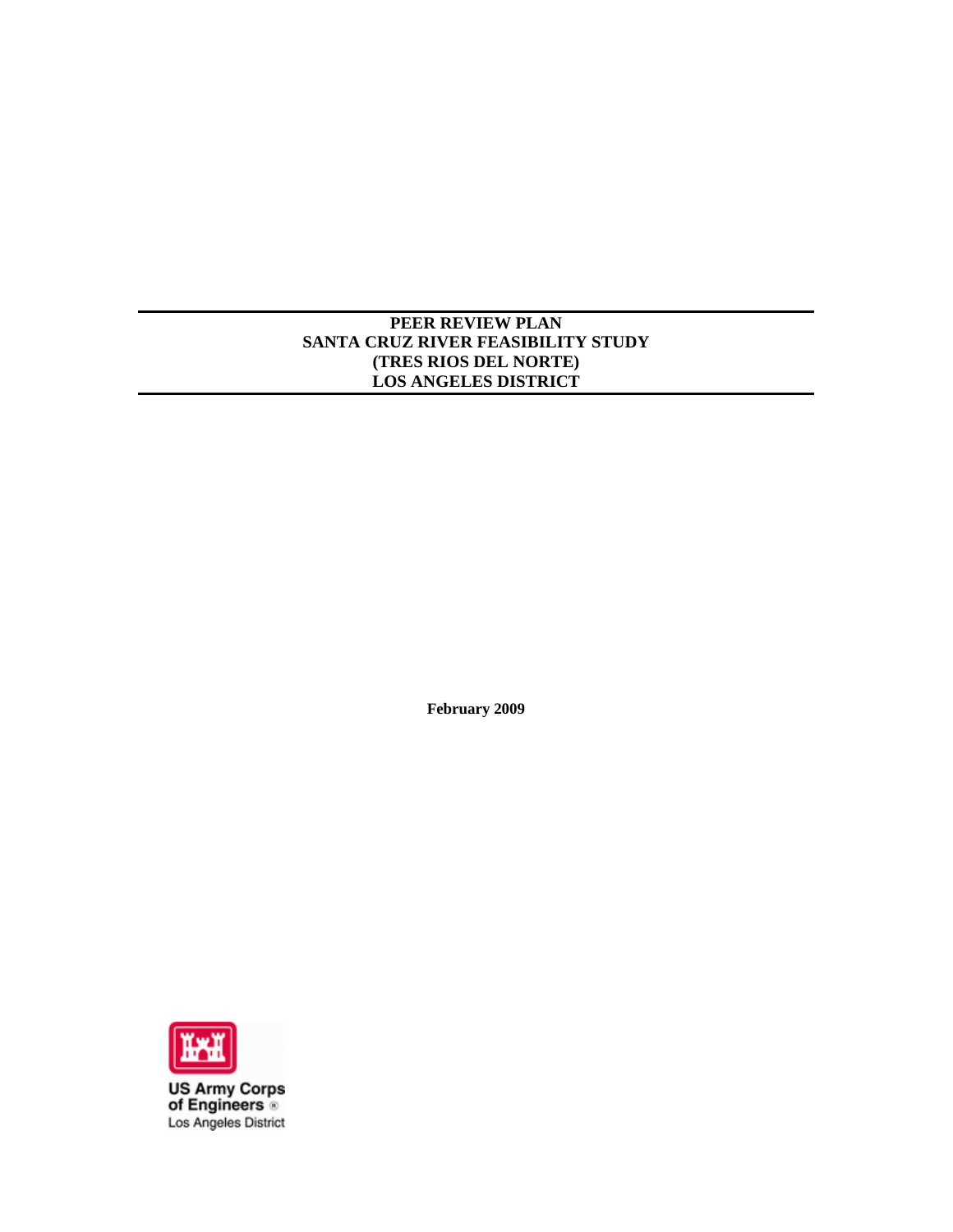## PEER REVIEW PLAN SANTA CRUZ RIVER FEASIBILITY STUDY (TRES RIOS DEL NORTE) **LOS ANGELES DISTRICT**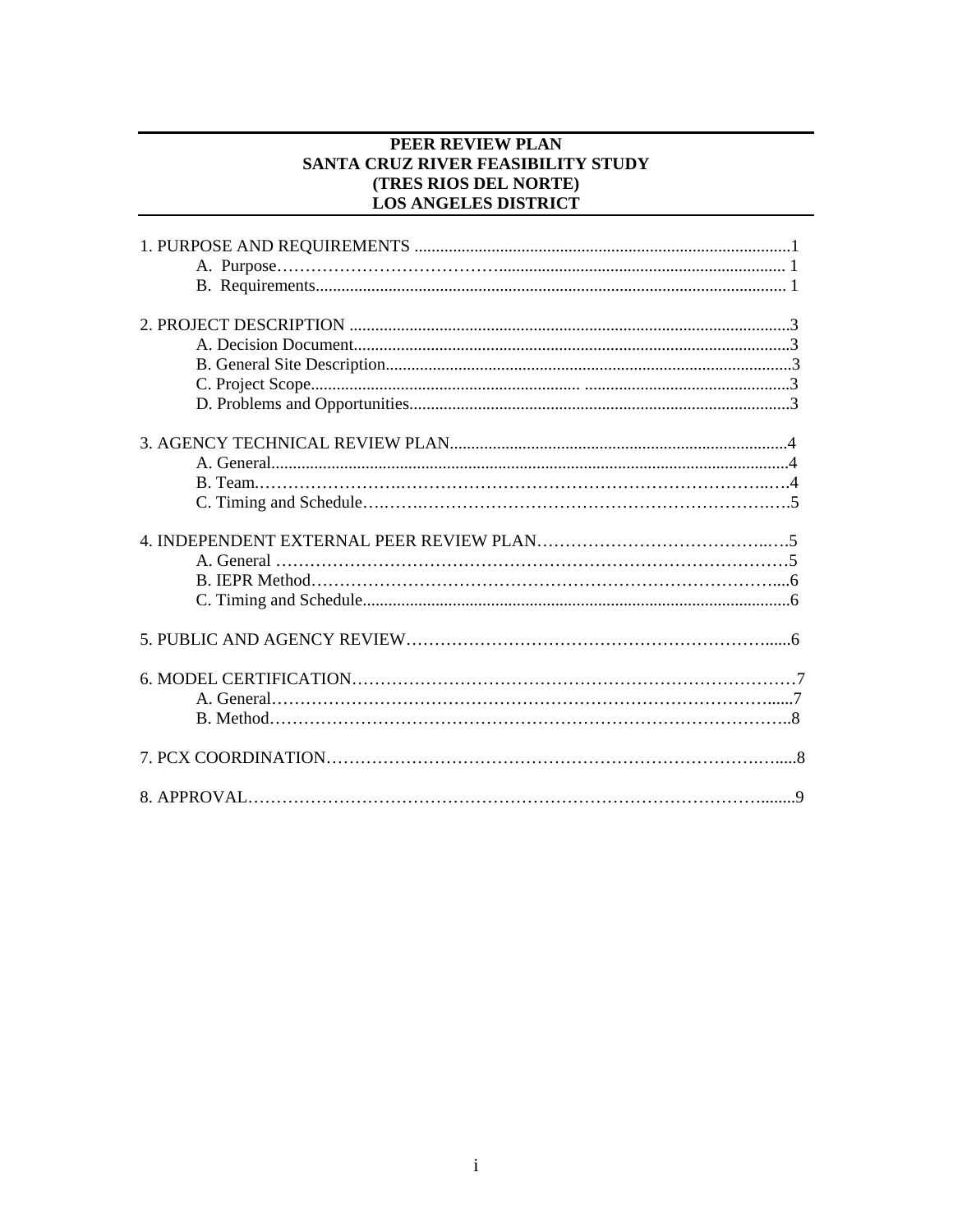## **PEER REVIEW PLAN SANTA CRUZ RIVER FEASIBILITY STUDY (TRES RIOS DEL NORTE) LOS ANGELES DISTRICT**

### **1. PURPOSE AND REQUIREMENTS**

**A. Purpose.** This document outlines the review plan for Santa Cruz River (Tres Rios del Norte) Feasibility Study. This study was authorized by Section 6 of Public Law 761, dated June 28, 1938 (Flood Control Act of 1938, and a Resolution of the Committee on Public Works and Transportation, U.S. House of Representatives, adopted May 17, 1994 (Docket 2425). The decision document for this study provides specific planning details necessary for approve to design and construct the project.

Engineer Circular (EC) 1105-2-410 (Circular) dated 22 Aug 2008 "Review of Decision Documents" provides the procedures for improving the quality and credibility of U.S. Army Corps of Engineers (USACE) decision documents through an independent review process. It complies with Section 515 of Public Law 106-554 (referred to as the "Data Quality Act "); and the Final Information Quality Bulletin for Peer Review by the Office of Management and Budget (referred to as the "OMB Bulletin. It also provides guidance for the implementation of Section 2034 of WRDA 2007 (P.L. 110-114). This Circular also presents a framework for establishing the appropriate level and independence of review and detailed requirements of review documentation and dissemination.

**B. Requirements.** All decision documents and their supporting analyses will undergo District Quality Control (DQC) and Agency Technical Review (ATR) and may also require IEPR, to "ensure the quality and credibility of the government's scientific information", in accordance with this circular and the quality management procedures of the responsible command. The Circular addresses review of the decision document as it pertains to both approaches and planning coordination with the appropriate Center. The Circular also requires that DrChecks (https://www.projnet.org/projnet/) be used to document all ATR and IEPR comments, responses, and associated resolution accomplished.

The types of technical review are provided below and have been redefined and renamed for consistency with recent legislation and to establish a more comprehensive lexicon. This Circular uses the terms "home district" or "home MSC" to refer to the office that has been assigned responsibility for a study or project and whose commander will sign any recommendations or decision document. Where studies are conducted by non-Federal interests, the "home district" will be the district which has the area of responsibility that contains the proposed project.

(1) **District Quality Control** (DQC). DQC is the review of basic science and engineering work products focused on fulfilling the project quality requirements defined in the Project Management Plan (PMP). It is managed in the home district and may be conducted by staff in the home district as long as they are not doing the work involved in the study, including contracted and in-kind work that is being reviewed. In-kind products are all subject to DQC and will be incorporated into the report and technical appendixes as appropriate. Products provided in the past have been reviewed and incorporated already. In-kind products remaining to be completed include assessment of cultural resources for the EIS. Basic quality control tools include a Quality Management Plan providing for seamless review, quality checks and reviews, supervisory reviews, Project Delivery Team (PDT) reviews, etc. Additionally, the PDT is responsible for a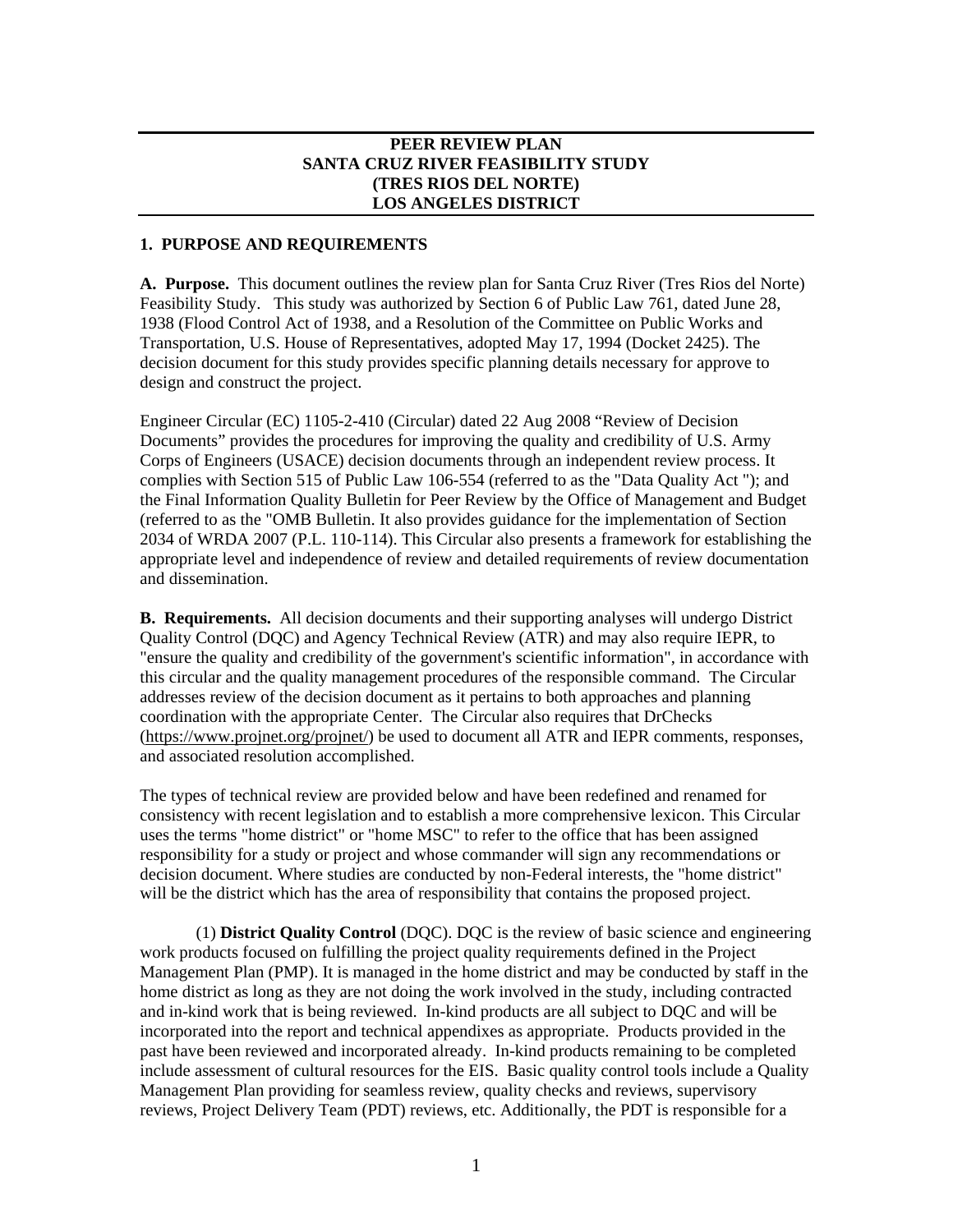complete reading of the report to assure the overall integrity of the report, technical appendices and the recommendations before approval by the District Commander. It is expected that the MSC/District quality management plans address the conduct and documentation of this fundamental level of review. DCQ is not covered by this Review Plan.

(2) **Agency Technical Review** (ATR). ATR (which replaces the level of review formerly known as Independent Technical Review [ITR]) is an in-depth review, managed within USACE, and conducted by a qualified team outside of the home district that is not involved in the day-today production of a project/product The purpose of this review is to ensure the proper application of clearly established criteria, regulations, laws, codes, principles and professional practices. The ATR team reviews the various work products and assures that all the parts fit together in a coherent whole. ATR teams will be comprised of senior USACE personnel (Regional Technical Specialists (RTS), etc.), and may be supplemented by outside experts as appropriate. To assure independence, the leader of the ATR team shall be from outside the home MSC.

(3) **Independent External Peer Review** (IEPR). This is the most independent level of review, and is applied in cases that meet certain criteria where the risk and magnitude of the proposed project are such that a critical examination by a qualified team outside of USACE is warranted. The criteria for application of IEPR are: (1) the total project cost exceeds \$45 million; (2) there is a significant threat to human life; (3) it is requested by a State Governor of an affected state; (4) it is requested by the head of a Federal or state agency charged with reviewing the project if he/she determines the project is likely to have a significant adverse impact on resources under the jurisdiction of his/her agency after implementation of proposed mitigation (the Chief has the discretion to add IEPR under this circumstance); (5) there is significant public dispute regarding the size, nature, effects of the project; (6) there is significant public dispute regarding the economic or environmental cost or benefit of the project; (7) cases where information is based on novel methods, presents complex challenges for interpretation, contains precedent-setting methods or models, or presents conclusions that are likely to change prevailing practices; or (8) any other circumstance where the Chief of Engineers determines IEPR is warranted. IEPR may be appropriate for feasibility studies; reevaluation studies; reports or project studies requiring a Chiefs Report, authorization by Congress, or an EIS; and large programmatic efforts and their component projects. IEPR is managed by an outside eligible organization (OEO) that is described in Internal Revenue Code Section 501(c)(3), is exempt from Federal tax under section 501(a), of the Internal Revenue Code of 1986; is independent; is free from conflicts of interest; does not carry out or advocate for or against Federal water resources projects; and has experience in establishing and administering IEPR panels. The scope of review will address all the underlying planning, engineering, including safety assurance, economics, and environmental analyses performed, not just one aspect of the project.

(4) **Policy and Legal Compliance Reviews** In addition to the technical reviews described above, decision documents will be reviewed throughout the study process for their compliance with law and policy. These reviews culminate in Washington-level determinations that the recommendations in the reports and the supporting analyses and coordination comply with law and policy, and warrant approval or further recommendation to higher authority by the Chief of Engineers. Guidance for policy and legal compliance reviews is addressed further in Appendix H, ER 1105-2-100. The technical review efforts addressed in this Circular are to augment and complement the policy review processes by addressing compliance with published Army policies pertinent to planning products, particularly policies on analytical methods and the presentation of findings in decision documents. DQC and ATR efforts are to include the necessary expertise to address compliance with published planning policy.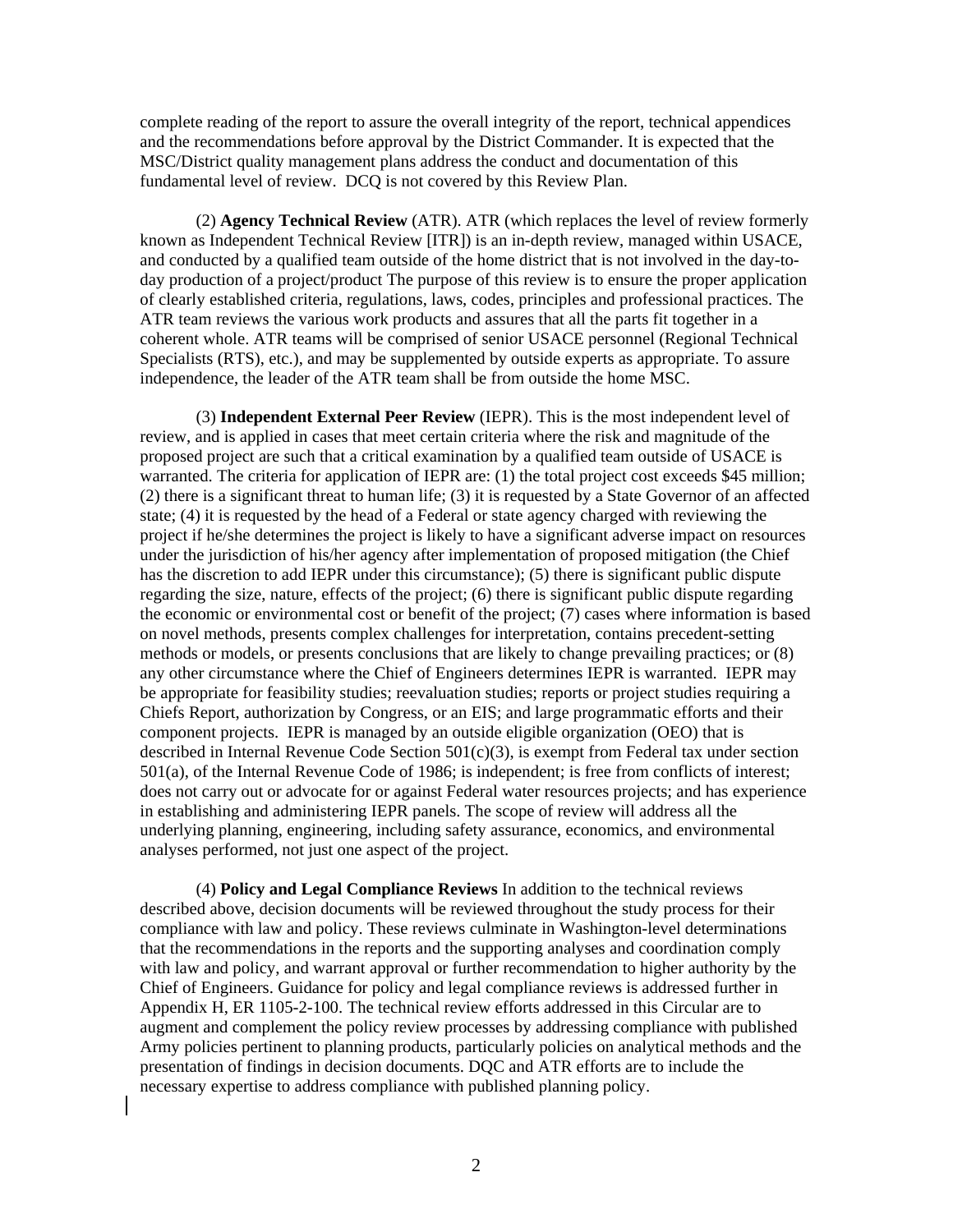(5) **Planning Center of Expertise (PCX) Coordination.** The Circular outlines PCX coordination in conjunction with preparation of the review plan. Districts should prepare the plans in coordination with the appropriate PCX and appropriate consultation with the allied Communities of Practice. The MSC Commander's approval of the review plan is required to assure that the plan is in compliance with the principles of this Circular and the MSC Quality Management Plan (ER 5-1-11). The review plans must anticipate and define the appropriate level of review. All reviews are expected to be completed and documented before the District Commander signs the report. HQUSACE policy review will be completed before the draft decision and NEPA documents are released for public review and again before the Chief of Engineers signs his report. To the maximum extent practicable, reviews shall be scheduled and conducted in a manner to avoid or minimize delays in study or project completion.

#### **2. PROJECT DESCRIPTION**

**A. Decision Document.** The purpose of the decision document is to present the results of a feasibility study undertaken to solve a water resources problem in the Tres Rios del Norte area of the Santa Cruz River Watershed. The study is cost shared with the non-Federal Sponsors: Pima County, the City of Tucson, and the Town of Marana. The document will provide planning, engineering, and implementation details of the recommended restoration plan to allow final design and construction to proceed subsequent to the approval of the plan.

**B. General Site Description**. The Tres Rios del Norte study area is located in the Upper Sonoran Desert in the Santa Cruz River Watershed. The Santa Cruz River headwaters are in the San Rafael Valley in southeastern Arizona. From its headwaters, the river flows south into Mexico before re-entering Arizona about six miles east of Nogales. The river continues northward to Tucson then northwest to its confluence with the Gila River 12 miles southwest of Phoenix.

**C. Project Scope.** The study area is an 18-mile reach of the Santa Cruz River that extends into northern Pima County. Within the study reach, the Santa Cruz River has confluences with two major tributaries, the Rillito River and the Cañada del Oro. It is from these features that the area derives its name, Tres Rios del Norte (three rivers of the north). The study area is situated within Pima County in the northwestern portion of the Tucson metropolitan area and includes portions of both the City of Tucson and the Town of Marana. Restoration alternatives under evaluation range in cost from \$70-160 million. Groundwater recharge, flood risk reduction, and recreation measures are also being formulated. It is anticipated that the Recommended Plan will include a combination of purposes.

**D. Problems and Opportunities.** The primary ecosystem problem evident along the study reach of the Santa Cruz River is severe degradation and loss of riparian habitat. While this has occurred to some degree since the late 19th century, it has greatly accelerated in both extent and degree of severity in the last 50 years. Within the study area, it has been estimated that a corridor of 7,000 to 8,000 acres of dense riparian and floodplain riparian fringe habitat existed historically, supported by surface and groundwater flow in close proximity to the river. Increasing withdrawal of surface and groundwater flow to support agriculture and a growing human population gradually changed the Santa Cruz from a river with surface and subsurface flow to a primarily dry channel that flows throughout its length only in response to storm runoff and, most of the year, only in those reaches immediately downstream of effluent outfalls. As a result of this change, stands of native riparian habitat are rare throughout Pima County, particularly in the study area. What remains is in isolated patches, supported entirely by effluent flows, with little physical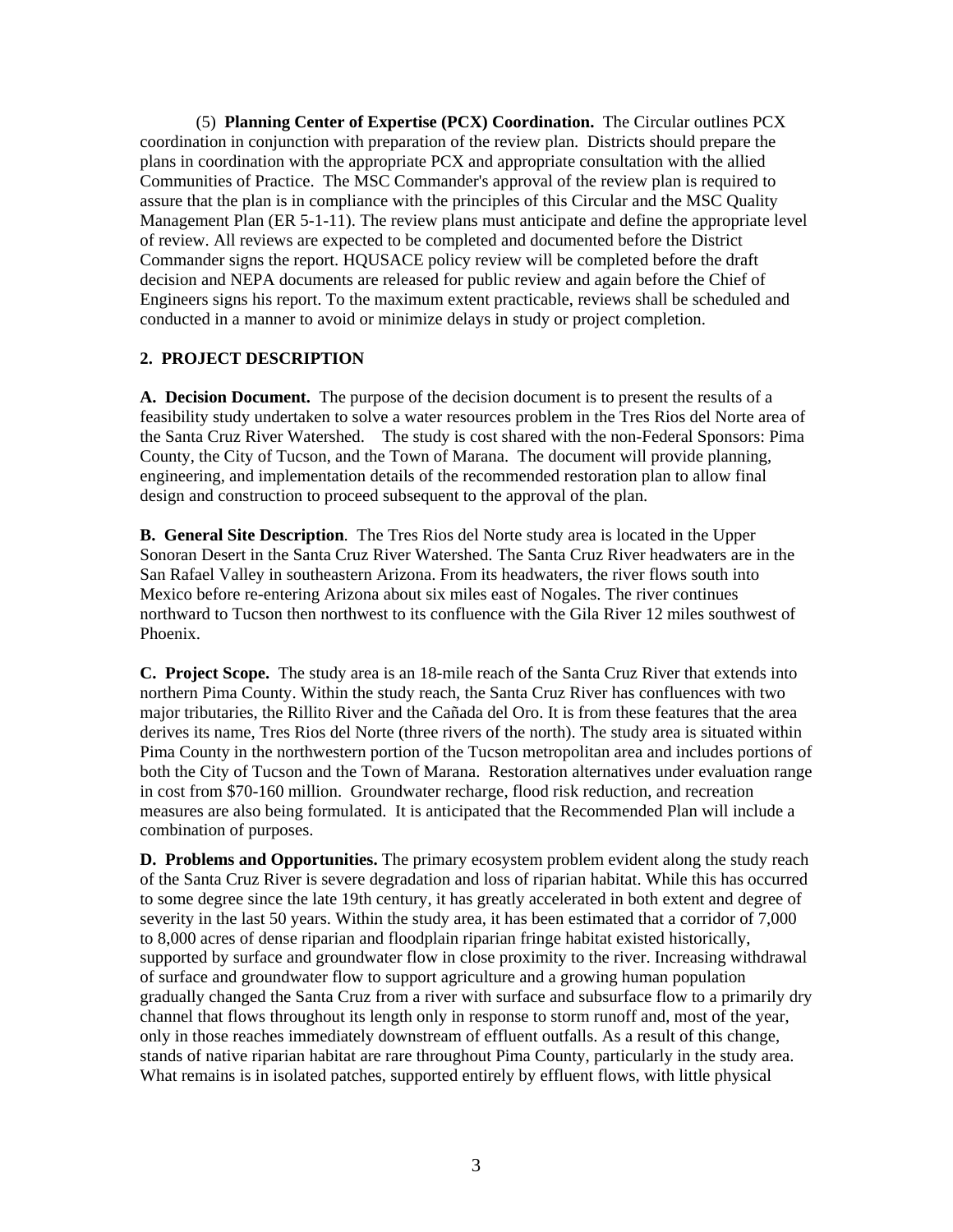connection to nearby habitats. Opportunities to reduce flooding and erosion damages, construct groundwater recharge features, and provide recreation opportunities are also being evaluated. There are potential listed threatened and endangered species and cultural resource sites within and nearby the study area. These are being evaluated and addressed in the EIS.

## **3. AGENCY TECHNICAL REVIEW PLAN**

The District is responsible for ensuring adequate technical review of decision documents. The responsible PDT District of this decision document is the Los Angeles District. The PDT members and their area of expertise are shown in table 1.

| <b>First</b> | Last      | <b>Discipline</b>                | <b>Phone</b> | Email                               |
|--------------|-----------|----------------------------------|--------------|-------------------------------------|
| Mark         | Chatman   | Geotech                          | 213-452-3585 | Mark.Chatman@usace.army.mil         |
| Chieh        | Shih      | Hydrology                        | 213-452-3571 | Shih.H.Chieh@usace.army.mil         |
| John         | Killeen   | Archaeology                      | 213-425-3861 | John.J.Killeen@usace.army.mil       |
| John         | Drake     | Project Manager                  | 602-640-2004 | John.E.Drake@usace.army.mil         |
| Scott        | Estergard | Plan Formulation                 | 602-640-2004 | Scott.K.Estergard@usace.army.mil    |
| Phillip      | Eng       | <b>Cost Estimating</b>           | 213-452-3744 | Phillip.W.Eng@usace.army.mil        |
| Michael      | Fink      | <b>Environmental Coordinator</b> | 602-640-2004 | Michael.J.Fink@usace.army.mil       |
| Theodore     | Ingersol  | Geotech                          | 213-452-3586 | Theodore.R.Ingersoll@usace.army.mil |
| Joseph       | Lamb      | Economics                        | 213-452-3819 | Joseph.J.Lamb@usace.army.mil        |
| Cuong        | Ly        | Hydraulics                       | 213-452-3566 | Cuong.Ly@usace.army.mil             |
| Jay          | Pak       | Hydrology & Hydraulics           | 530-756-1104 | Jay.H.Pak@usace.army.mil            |
| <b>Steve</b> | Gale      | <b>Asset Management</b>          | 602-640-2004 | Steven.R.Gale@usace.army.mil        |
| Christopher  | Tu        | Design                           | 213-452-3634 | Christopher.K.Tu@usace.army.mil     |

**Table 1. Project Delivery Team Members** 

**A. General.** An ATR Manager from outside of SPD will be designated to lead the ATR process. The proposed scope of work for the ATR Process is provided in Appendix A. In general, the ATR Manager is responsible for providing information necessary for setting up the review, communicating with the Team Leader, providing a summary of critical review comments, collecting grammatical and editorial comments from the ATR team (ATRT), ensuring that the ATRT has adequate funding to perform the review, facilitating the resolution of the comments, and certifying that the ATR has been conducted and resolved in accordance with policy.

**B. Team.** The ATRT will be comprised of individuals that have not been involved in the development of the decision document and will be chosen based on expertise, experience, and/or skills. It is requested that the ECO-PCX nominate the team members. The members will roughly mirror the composition of the PDT. The ATRT members and their areas of expertise are shown in table 2. The cost engineering team member nomination will be coordinated with the NWW Cost Estimating Directory of Expertise as required.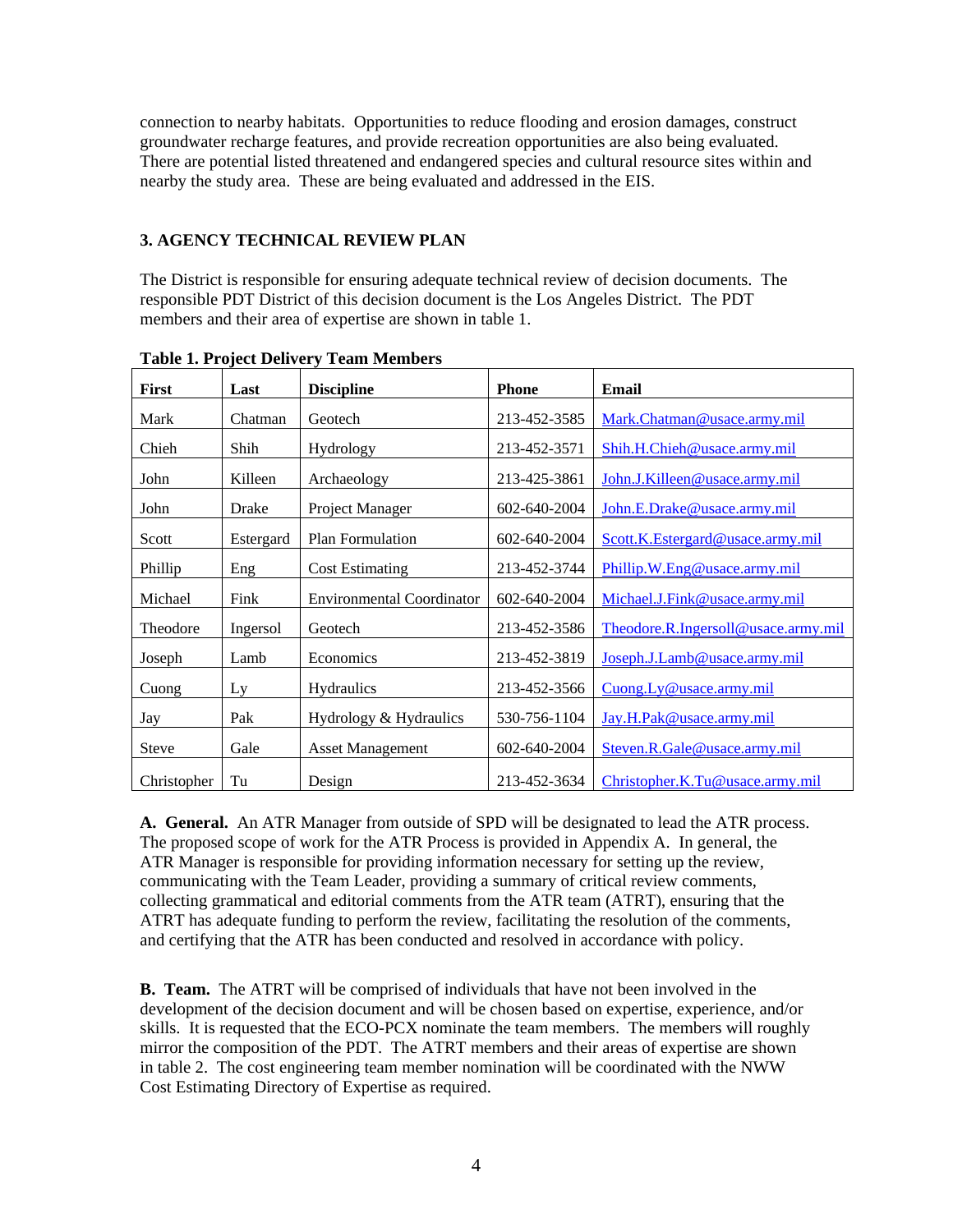| First      | Last | <b>Discipline</b>            | <b>Phone</b> | Email                  |
|------------|------|------------------------------|--------------|------------------------|
| TBD        |      | ATR Manager/plan formulation |              | @usace.army.mil        |
| TBD        |      | Civil design                 |              | @usace.army.mil        |
| <b>TBD</b> |      | Biology/NEPA                 |              | @usace.army.mil        |
| TBD        |      | Hydraulics/hydrology         |              | @usace.army.mil        |
| TBD        |      | Socio-economics              |              | <u>@usace.army.mil</u> |
| TBD        |      | Cost engineering $1$         |              | @usace.army.mil        |
| <b>TBD</b> |      | Real estate/Lands            |              | @usace.army.mil        |
| TBD        |      | Cultural resources           |              | @usace.army.mil        |
| TBD        |      | Geotechnical engineering     |              | @usace.army.mil        |

 **Table 2. ATR Team Members** 

<sup>1</sup>The cost engineering team member nomination will be coordinated with the NWW Cost Estimating Directory of Expertise as required. The Directory will decide if the cost estimate will need to be reviewed by Directory Staff.

**C. Timing and Schedule.** This feasibility study began in 2001. Past reviews were conducted in accordance with the SPD Quality Management Plan. As such, the Albuquerque District performed a review of the draft report prior to the Alternative Formulation Briefing in June 2004. Study progress slowed following that milestone due to lack of study funding. Additional policy review will occur in conjunction with completion of the Draft Report in the form of an In Progress Review.

(1) The ATR process for this document followed the timeline below.

|                                                                      | <b>ATR Team</b>    | Scheduled/Actual |
|----------------------------------------------------------------------|--------------------|------------------|
| <b>Review Milestone</b>                                              | <b>Involvement</b> | Date             |
| SPD Planning Milestone F1                                            |                    | August 2001      |
| ATR of Draft F3 Report                                               | $X$ (partial team) | <b>July 2002</b> |
| SPD Planning Milestone F3/Feasibility<br><b>Scoping Meeting</b>      | $X$ (partial team) | August 2002      |
| ATR of Draft F4 Report                                               | $\mathbf{X}$       | May 2004         |
| SPD Planning Milestone F4a/Alternative<br>Formulation Briefing (AFB) | $\mathbf{X}$       | June 2004        |
| AFB Policy Memo Issued                                               |                    | August 2004      |
| <b>ATR</b> of Draft Report                                           | X                  | May 2009         |
| <b>IEPR</b>                                                          |                    | May 2009         |
| In Progress Review (IPR)                                             | $\mathbf{X}$       | March-April 2009 |
| <b>Public Review of Draft Report</b>                                 |                    | September 2009   |
| Civil Works Review Board (CWRB)                                      | $\mathbf{X}$       | December 09      |
| State and Agency Review of Draft<br>Report                           |                    | January 2010     |
| <b>ATR</b> of Final Report                                           | $\mathbf X$        | March 2010       |
| <b>Final Report Submission</b>                                       |                    | June 2010        |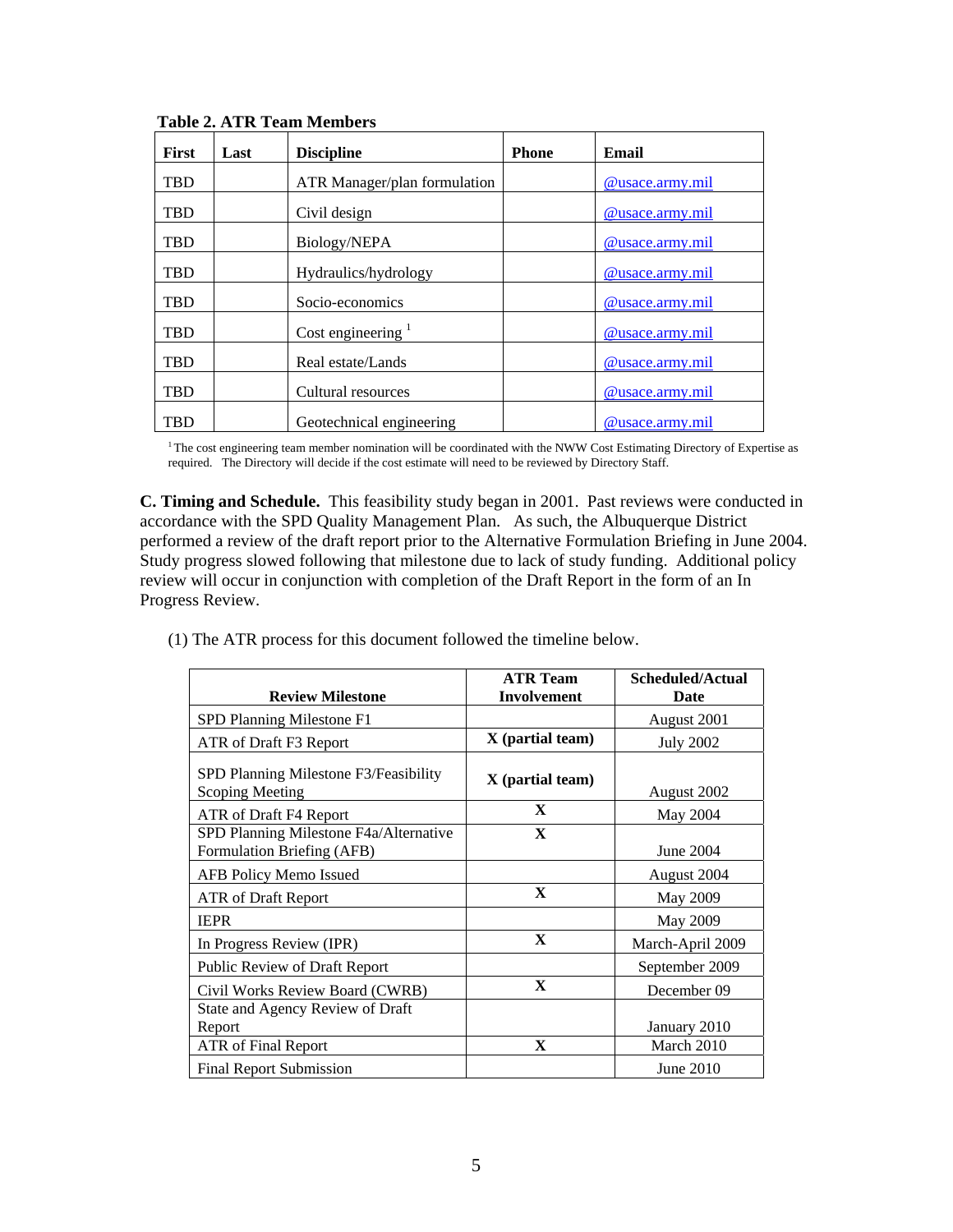(2) Throughout the study, the team held planning briefings to ensure planning quality. Senior staff and subject matter experts from the PDT District and members of the vertical team attended the briefings and provided comments on the product to date.

#### **4. INDEPENDENT EXTERNAL PEER REVIEW PLAN**

**A. General.** This decision document will present the details of a feasibility study undertaken to solve a water resource problem as described in Section II. An IEPR will be conducted for the following reasons:

- (1) Cost The total project cost will exceed \$45 Million. Estimated implementation cost is \$70 and 175M.
- (2) Environmental Impact Statement The study will produce an EIS.

**B. IEPR Method**. The IEPR will focus on the formulation of the restoration plan and will address river restoration principles, groundwater recharge, hydraulics and hydrology analysis pertaining to bank stabilization and ecology. The review panel will be composed of individuals with expertise in arid region riverine systems ecology, groundwater recharge, geotechnical engineering, hydraulic and hydrology modeling, and effluent water supply. The entire feasibility report with appendices will be provided to the IEPR team. It is not anticipated that the public, including scientific or professional societies, will be asked to nominate potential external peer reviewers. It is recommended that the panel conduct a site visit if possible. A representative of the panel will attend the Civil Works Review Board.

The IEPR will be conducted by a contractor and managed by the ECO-PCX. The ECO-PCX will follow the process established in EC 1105-2-410 in managing the IEPR.

**C. Timing and Schedule.** The IEPR will be conducted after ATR and concurrently with the public and agency review of the draft PIR. The IEPR is scheduled to begin January 2009 at an estimated cost of \$100,000. Following is the draft schedule for the IEPR:

| Task                                                        | <b>Schedule</b>  |
|-------------------------------------------------------------|------------------|
| ECO-PCX Prepares IEPR Scope of Work                         | March 2009       |
| <b>IEPR Contract Awarded</b>                                | May 2009         |
| <b>IEPR Review Initiated</b>                                | May 2009         |
| <b>Final IEPR Report Submitted</b>                          | June 2009        |
| PDT Submits Clarifying Questions to Contractor              | June 2009        |
| <b>Contractor Submits Responses to Clarifying Questions</b> | <b>July 2009</b> |

#### **5. PUBLIC AND AGENCY REVIEW**

A. Release of the draft document for public review will occur after issuance of the AFB policy guidance memo and concurrence by HQUSACE. Whenever feasible and appropriate, the District will make the draft decision document available to the public for comment at the same time it is submitted for review (or during the review process) and sponsor a public meeting where oral presentations on scientific issues can be made to the reviewers by interested members of the public. ATR and IEPR reviewers will be provided with all public comments.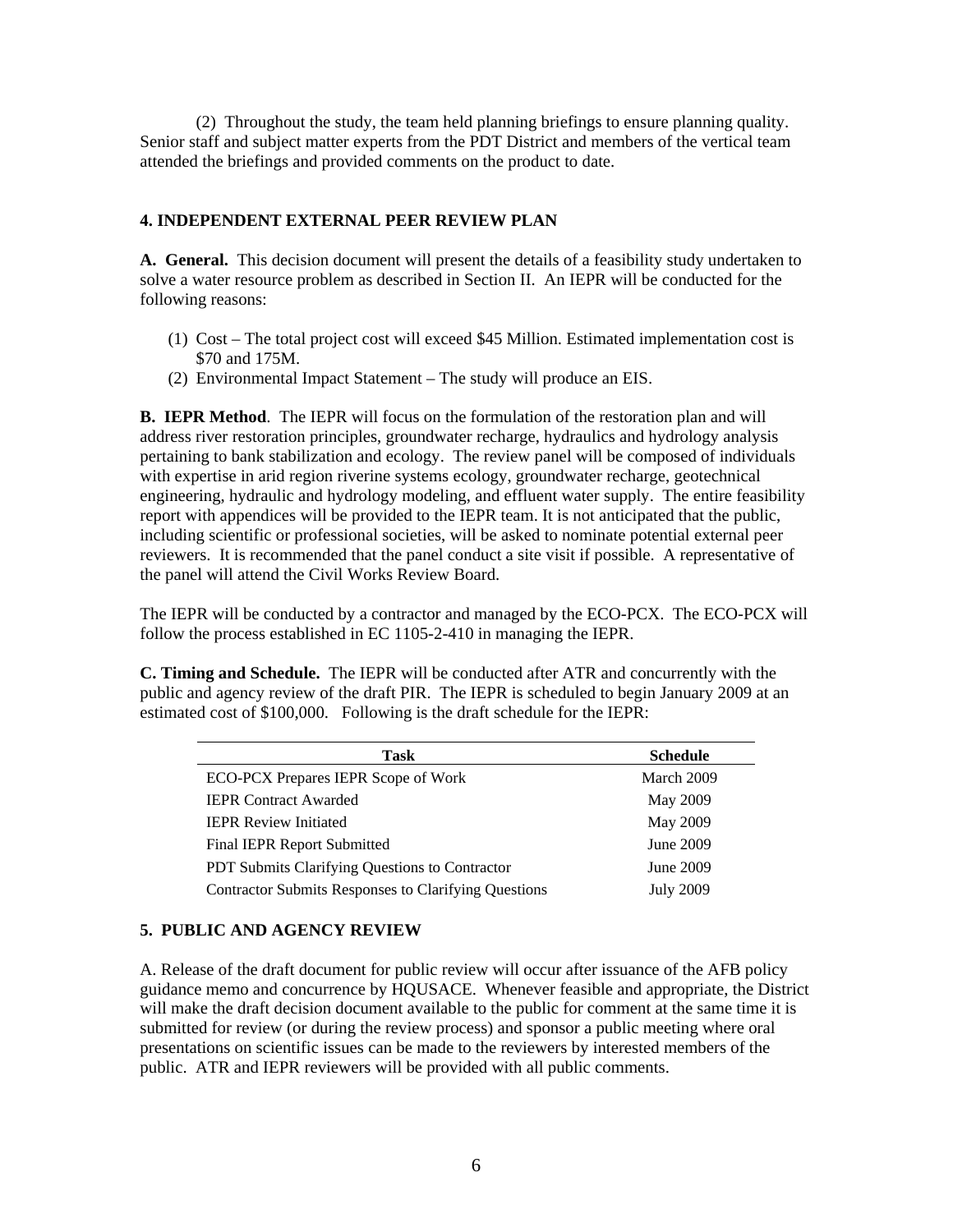B. Public review of this document will begin approximately one month after the completion of the ATR process and issuance of the HQUSACE policy guidance memo. The estimated time frame for this review is September 2009. The period will last 30 days. There may be possible

C. The public review of necessary State or Federal permits will also take place during this period.

D. A formal State and Agency review will occur after the release of the final report is approved by the Civil Works Review Board. However, intensive coordination with these agencies will occur concurrently with the planning process. There may be possible coordinating parties' regarding this project but no specific issues have been raised to date.

E. Upon completion of the review period, comments will be consolidated in a matrix and addressed, if needed. A summary of the comments and resolutions will be included in the document.

## **6. MODEL CERTIFICATION**

**A. General**. Most of the models to be employed in the study have either been developed by or for the USACE.

(1) Engineering Computational Models:

- MCACES: This is a cost estimating model that was developed by Building Systems Design Inc. The Army Corps of Engineers began using this model in 1989.
- HEC-FDA: This model, developed by the Corps' Hydrological Engineering Center, will assist the PDT in applying risk analysis methods for flood damage reduction studies as required by EM 1110-2-1419. This program:
	- o Provides a repository for both the economic and hydrologic data required for the analysis
	- o Provides the tools needed to understand the results
	- o Calculates the Expected Annual Damages and the Equivalent Annual Damages Computes the Annual Exceedence Probability and the Conditional Non-Exceedence
	- o Probability
	- o Implements the risk-based analysis procedures contained in EM 1110-2-1619
- HEC-RAS: The function of this model is to complete one-dimensional hydraulic calculations for a full network of natural and man made channels. HEC-RAS major capabilities are:
	- o User interface
	- o Hydraulic Analysis
	- o Data storage and Management
	- o Graphics and reporting

(2) Ecosystem Output Models

• Arizona Riverine Functional Assessment Tool: The functional assessment was designed to evaluate the future changes in quantity (acres) and quality (functional capacity) of riverine, wetland and terrestrial riparian strand ecosystems. The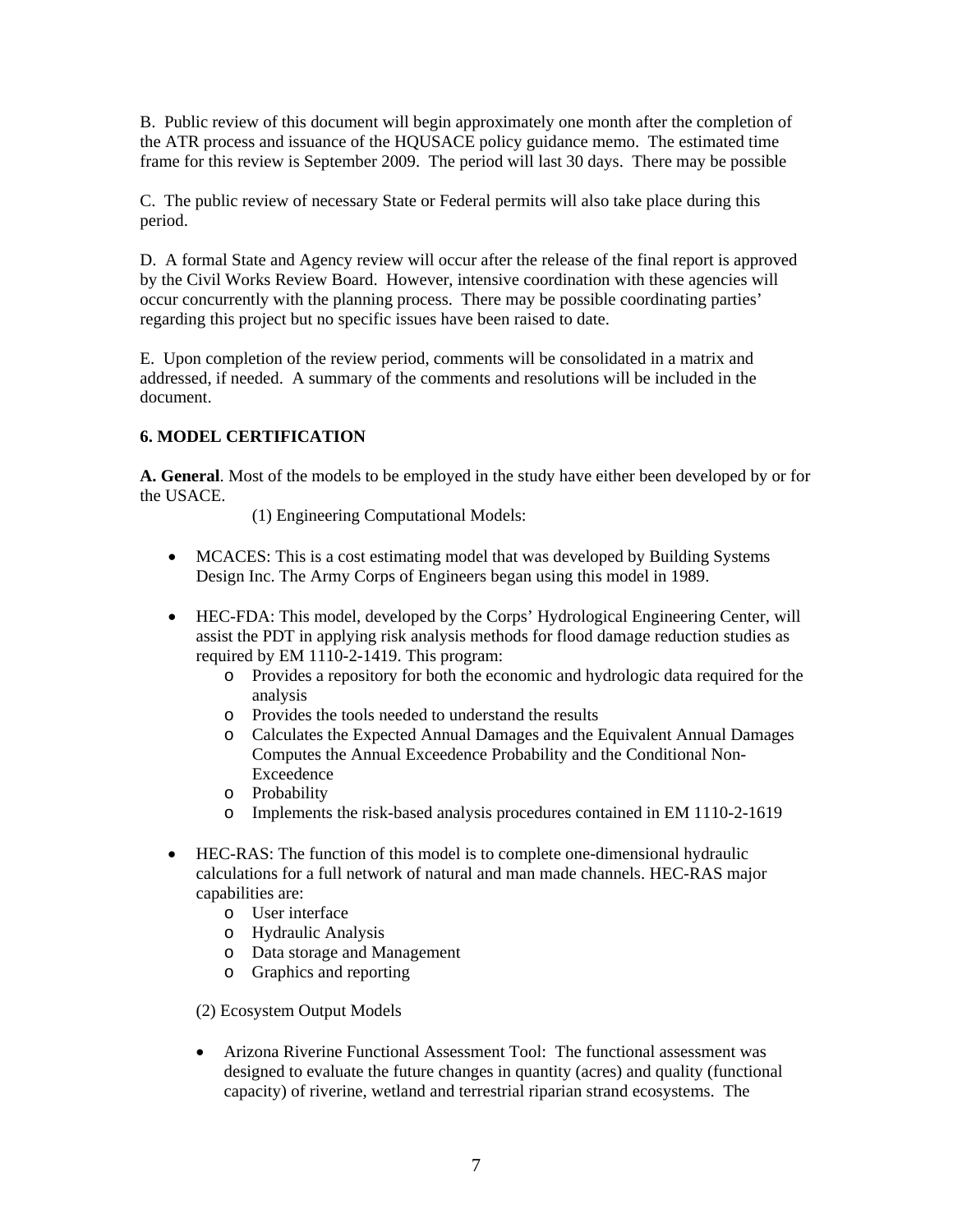functional assessment tool is based upon a Habitat Evaluation Procedures-like approach to assessing the functional capacity of a wetland using standard wetland assessment protocols typically deployed in the regulatory arena. Referred to as the Hydrogeomorphic Approach or HGM, an assessment model is developed and serves as a simple representation of functions performed by a wetland ecosystem. The functional models developed in HGM define the relationships between one or more characteristics/processes of the wetland ecosystem (or surrounding landscape) and the functional capacity of a wetland ecosystem. Functional capacity is simply the ability of a wetland to perform a function as it compares to the level of performance in reference standard wetlands.

**B. Method.** In accordance with the EC 1105-2-407, Planning Models Improvement Program: Model Certification, the Engineering models will be approved for use through the SET program.

The HGM methodology has been approved by the Corps for use but the specific application of the Arizona Riverine Functional Assessment Tool is not. This model is considered to be a Class 2 Model or "an existing model that are (or may be) used for multiple ecosystem restoration projects, and has already been subjected to a rigorous peer review of the underpinning theory or computational accuracy, typically through some review process external to the Corps". In accordance with CECW-CP Memo "Policy Guidance on Certification of Ecosystem Output Models" dated 13 August 2008; the District intends to submit a Model Assessment to the ECO-PCX to substantiate the theoretical soundness and computational accuracy of the model. The ECO-PCX will determine the level of review and certification based on the assessment.

#### **7. PCX COORDINATION**

The lead PCX for this document is the National Ecosystem Planning Center of Expertise (ECO-PCX). This review plan will be submitted through the PDT District Planning Chief to the PCX Director, Rayford Wilbanks, for review and eventual concurrence. The ECO-PCX will coordinate with the Flood Risk Management PCX and the Planning Center of Expertise for Water Management and Reallocation Studies. The ECO-PCX will manage the review of the ATRT and the IEPR. The approved review plan will be posted to the Los Angeles District website. Any public comments on the review plan will be collected by the Office of Water Project Review (OWPR) and provided to the PDT District for resolution and incorporation if needed.

#### **A. Points of Contact**

Questions about this Review Plan may be directed to Mr. Scott Estergard, Los Angeles District Project Delivery Team Planning contact, at (602) 640-2004, or [scott.k.estergard@usace.army.mil](mailto:scott.k.estergard@usace.army.mil) or to the Eco-PCX, Ms. Jodi Staebell, at (309) 794-5448, or Jodi.K.Staebell@usace.army.mil.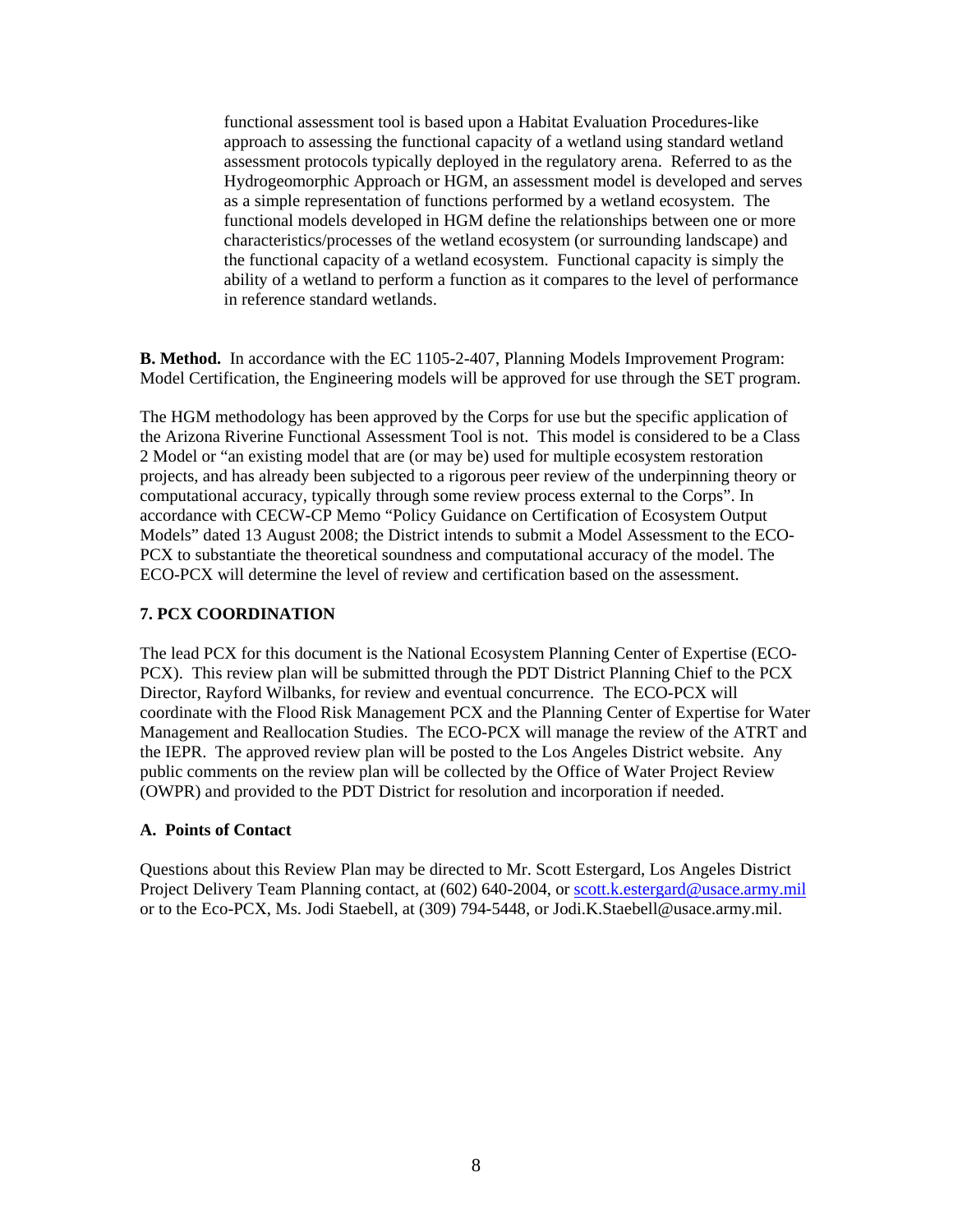# **8. APPROVAL**

The PDT will carry out the review plan as described. The Team Leader will submit the plan to the PDT District Planning Chief for approval. Coordination with PCX will occur through the PDT District Planning Chief. Signatures by the individuals below indicate approval of the plan as proposed.

(Note: See attached Approval Memorandum )

| Date |
|------|
| Date |
| Date |
| Date |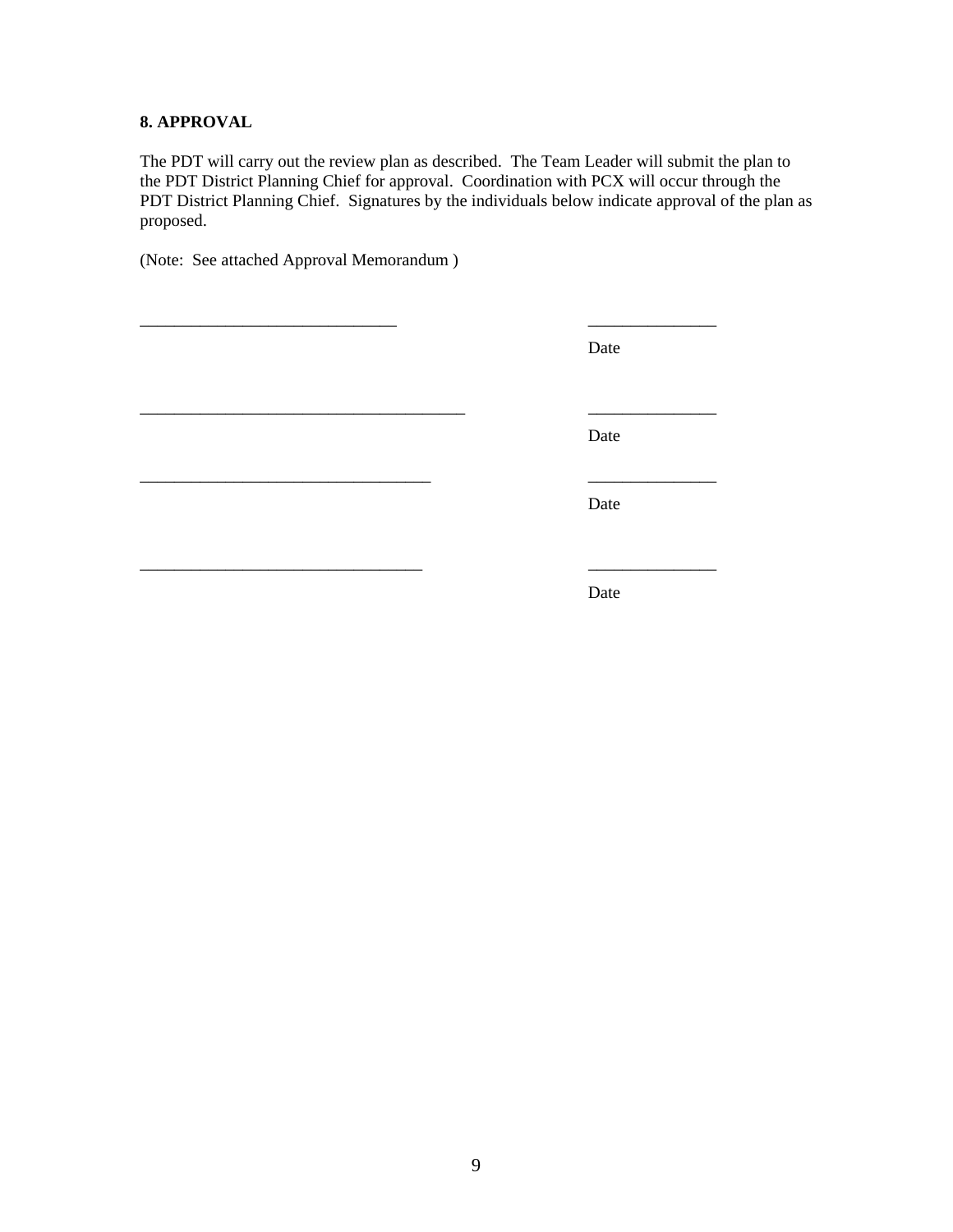

#### DEPARTMENT OF THE ARMY SOUTH PACIFIC DIVISION, U.S. ARMY CORPS OF ENGINEERS **1455 MARKET STREET** SAN FRANCISCO, CALIFORNIA 94103-1399

1 2 JUN 2009

**CESPD-PDC** 

MEMORANDUM FOR Commander, Los Angeles District, ATTN: CESPL-PD-WA, Mr. Eduardo Demesa

Subject: Los Angeles District Review Plan Approvals

1. The Review Plans submitted are in accordance with Engineering Circular (EC) 1105-2-410, Review of Decision Documents, dated 22 August 2008, and the South Pacific Division, Planning and Policy Division and Los Angeles District Support Team have reviewed the Review Plans that have been submitted. The South Pacific Division approves the following Review Plans:

a. Santa Cruz River (Tres Rios Del Norte), Pima County, Arizona, Ecosystem Restoration Feasibility Study. National Ecosystem Planning Center of Expertise (ECO-PCX), Mississippi Valley Division, has reviewed the Review Plan (RP) and concurs that the RP satisfies peer review policy requirements outlined in the above referenced EC. ECO-PCX concurs contingent on model certification of the Arizona Riverine Functional Assessment Tool will be required. b. Little Colorado River at Winslow, Navajo County, Arizona, Flood Risk Management Feasibility Study. The National Flood Risk Management Planning Center of Expertise (FRM-PCX), South Pacific Division, has reviewed the Review Plan (RP) and concurs that the RP satisfies peer review policy requirements outlined in the above referenced EC.

c. Agua Fria - Trilby Wash, Maricopa County, Arizona, Flood Risk Management And Ecosystem Restoration Feasibility Study. The National Flood Risk Management Planning Center of Expertise (FRM-PCX), South Pacific Division, has reviewed the Review Plan (RP) and concurs that the RP satisfies peer review policy requirements outlined in the above referenced EC.

d. Aliso Creek Mainstem, California, Ecosystem Restoration Feasibility Study. National Ecosystem Planning Center of Expertise (ECO-PCX), Mississippi Valley Division, has reviewed the Review Plan (RP) and concurs that the RP satisfies peer review policy requirements outlined in the above referenced EC. The ECO-PCX concurs contingent on model certification of the Combined Habitat Assessment Protocols (CHAP) will be required.

e. San Diego County, Califonria, Shoreline Protection (Oceanside) Feasibility Study. National Coastal Storm Damage Reduction (CSDR-PCX), North Atlantic Division, has review the Review Plan (RP) and concurs that the RP satisfies peer review policy requirements outlined in the above referenced EC. CSDR-PCX does recommend that additional funding be allocated to IEPR, as the budget in the RP would not be sufficient to address this peer review activity.